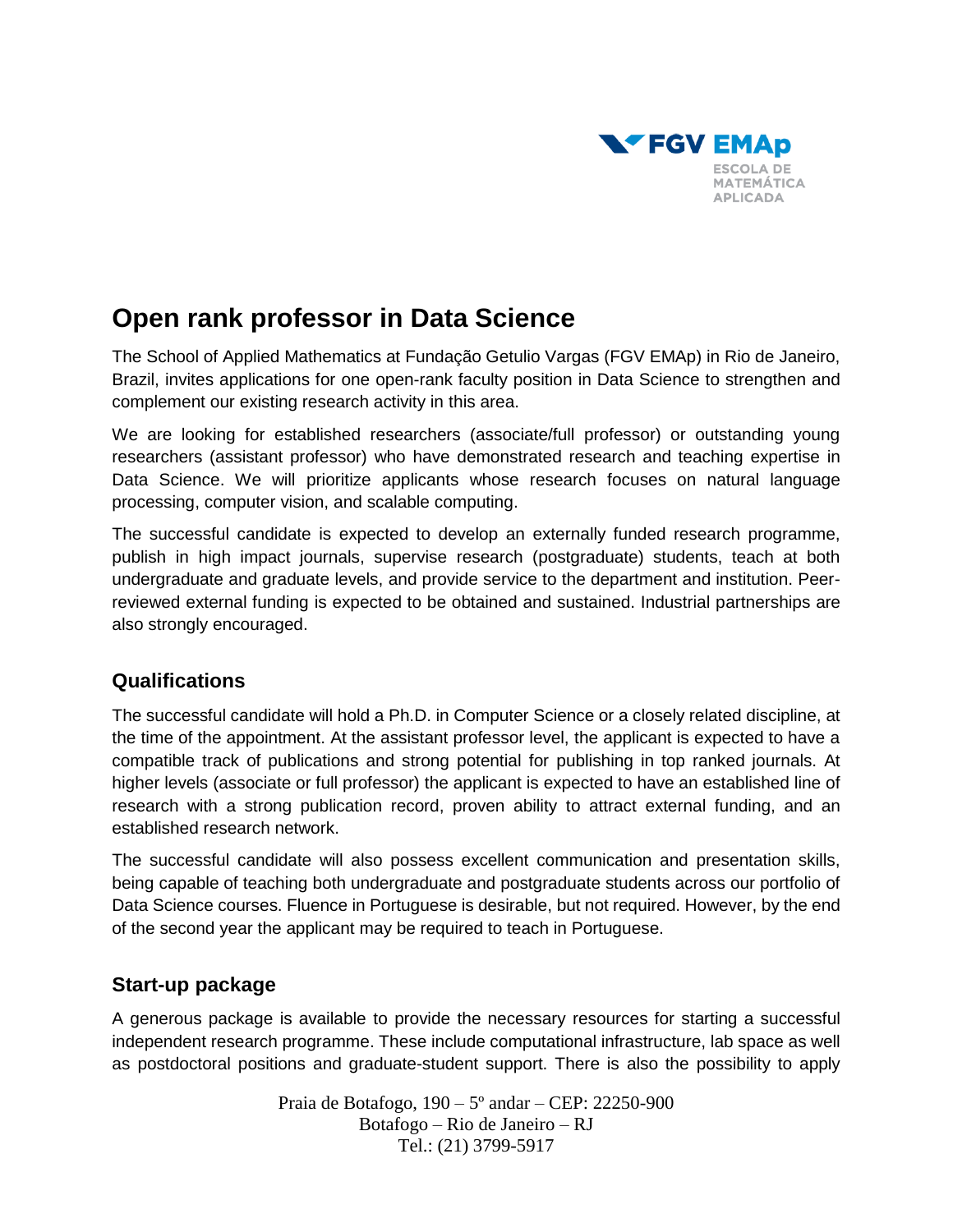

internally for core-funded projects. During the first year, it will be possible to arrange for a reduced teaching load.

### **Salary and Benefits**

We offer an internationally competitive salary commensurate with level of appointment. Current salaries at FGV EMAp are higher than any similar academic institution in Brazil. The benefits include health and dental plans, support for young children's education and private pension fund.

## **Application**

Applicants should send their applications to: emap\_position@fgv.br including:

- 1. a cover letter describing their experience, interests, and suitability for the position;
- 2. a curriculum vitae;
- 3. teaching statement;
- 4. research statement;
- 5. electronic version of their best 3 publications (assistant professor) or best 5 publications (associate or full professor) in the past 5 years

Applicants must also arrange for three reference letters to be sent by the referees to emap position@fgv.br before the deadline.

To be considered at the associate or full professor level, the candidate should also include evidence of experience in directing graduate students.

Deadline for applications is June 10<sup>th</sup>, 2022. Selected applicants will be contacted for an interview by June 15<sup>th</sup>, 2022. Interviews will be scheduled starting from June 20<sup>th</sup> and will be held in person, when possible. Further enquiries should be sent to Prof. Cesar Camacho, Head of the School, by email [emap@fgv.br](mailto:emap@fgv.br)**.**

### **About us**

The **Fundação Getulio Vargas** (FGV), founded in 1944 in Rio de Janeiro, Brazil, is internationally recognized as one of the 6 most important think tanks in the world and one of the best institutions

> Praia de Botafogo, 190 – 5º andar – CEP: 22250-900 Botafogo – Rio de Janeiro – RJ Tel.: (21) 3799-5917